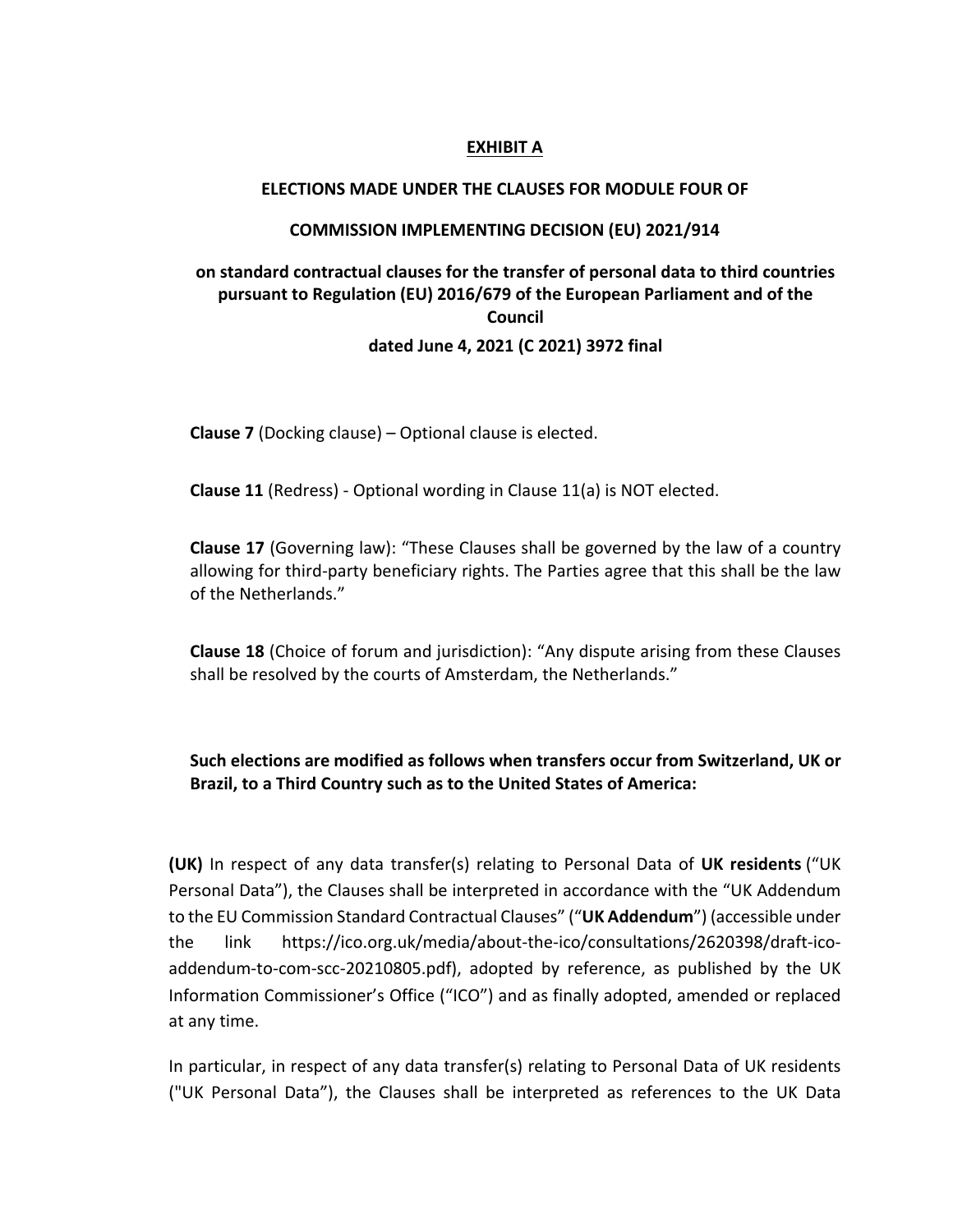Protection Act and the UK General Data Protection Regulation (together "UK Data Protection Laws"). In particular, the ICO shall be the competent supervisory authority insofar as the data transfer is governed by the UK Data Protection Laws, references to specific Articles of the GDPR shall be replaced with the equivalent article or section of the UK Data Protection Laws ; (iii) references to "EU", "Union", "Member State" and "Member State law" shall be replaced with references to "UK"; (iv) Clause 13(a) and Part C of Annex II shall not be used (v) references to the "competent supervisory authority" and "competent courts" shall be replaced with references to the "ICO" and the "competent courts of London, UK " ; (vi) in Clause 17, the SCCs shall be governed by the laws of UK; and (vii) in Clause 18(b), disputes shall be resolved before the courts of London, UK.

(**Switzerland**) In respect of any data transfer(s) relating to Personal Data of **Swiss residents** ("Swiss Personal Data"), the Clauses shall be modified in accordance with the statement of the Swiss Federal Data Protection and Information Commissioner ("FDPIC") of 27 August 2021 (available at:https://www.edoeb.admin.ch/dam/edoeb/en/dokumente/2021/Paper%20SCC%20de f.en%2024082021.pdf.download.pdf/Paper%20SCC%20def.en%2024082021.pdf ). In particular: the FDPIC shall be the competent supervisory authority insofar as the data transfer is governed by the Swiss Federal Act on Data Protection ("FADP") with parallel supervision together with the EU competent supervisory authority (Clause 13); the law of the EU country specified by the Clauses shall be the governing law (Clause 17); the courts of the EU country as specified by the Clauses shall be the choice of forum (Clause 18), but this shall not exclude individuals in Switzerland from the possibility of bringing a claim in their place of habitual residence in Switzerland, in accordance with Clause  $18(c)$ . The parties agree to adjust the protection of the Personal Data upon entry into force of the revised FADP. For the avoidance of doubt, the UK Addendum shall be deemed effective concurrently with the SCCs.

(**Brazil**) In respect of any data transfer(s) relating to Personal Data of **Brazilian residents** ("Brazilian Personal Data"), the Clauses shall be interpreted as references to the Brazil Federal Data Privacy Law (LGPD). In particular, the Brazilian National Data Protection Authority (ANPD) shall be the competent supervisory authority insofar as the data transfer is governed by the LGPD, references to specific Articles of the GDPR shall be replaced with the equivalent article or section of the LGPD ; (iii) references to "EU", "Union", "Member State" and "Member State law" shall be replaced with references to "Brazil"; (iv) Clause 13(a) and Part C of Annex II shall not be used (v) references to the "competent supervisory authority" and "competent courts" shall be replaced with references to the "ANPD" and the "competent courts of Sao Paolo, Brazil" ; (vi) in Clause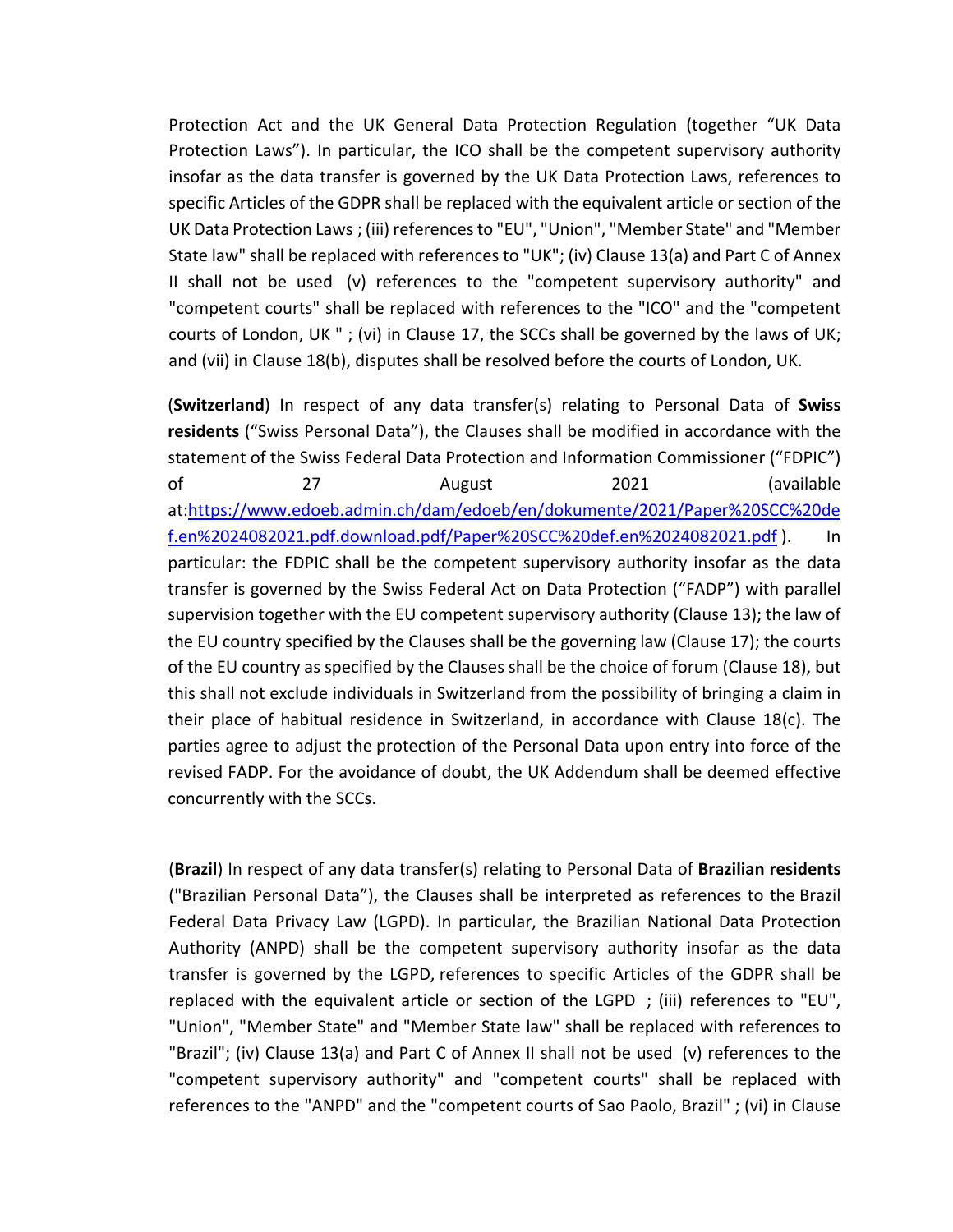17, the SCCs shall be governed by the laws of Brazil; and (vii) in Clause 18(b), disputes shall be resolved before the courts of Sao Paolo, Brazil.

### **APPENDIX TO THE CLAUSES**

## **ANNEX I**

### **A. LIST OF PARTIES**

**Data exporter(s):** [*Identity and contact details of the data exporter(s) and, where applicable, of its/their data protection officer and/or representative in the European Union]*

1. Name:

Address:

Contact person's name, position and contact details:

Activities relevant to the data transferred under these Clauses:

Role (controller/processor): **Processor**

Signature and date:

Name & Title: \_\_\_\_\_\_\_\_\_\_\_\_\_\_\_\_\_\_\_\_\_\_\_\_\_\_\_\_\_\_\_\_\_\_\_\_\_\_\_\_\_\_\_\_\_\_\_\_\_\_\_

Date:  $\overline{\phantom{a}}$ 

2. [insert additional exporters as applicable]

#### **Data importer(s):**

1. Name: **Alnylam Pharmaceuticals, Inc.**

Address: 675 W Kendall Street, Cambridge, MA 02142 USA,

Contact person's name, position and contact details: Attention: Privacy Officer, E-mail: privacy@alnylam.com

**EU Privacy Office: ALNYLAM Switzerland GmbH**, Attention: Privacy Office, Grafenauweg 4, 6300 Zug, Switzerland, E-mail: eudataprivacy@alnylam.com

**EU Representative**: **Alnylam Netherlands B.V.,** Antonio Vivaldistraat 150, 1083 HP Amsterdam, Nederland, info@alnylam.nl, Tel: 0800 403 0002 / 020 3697850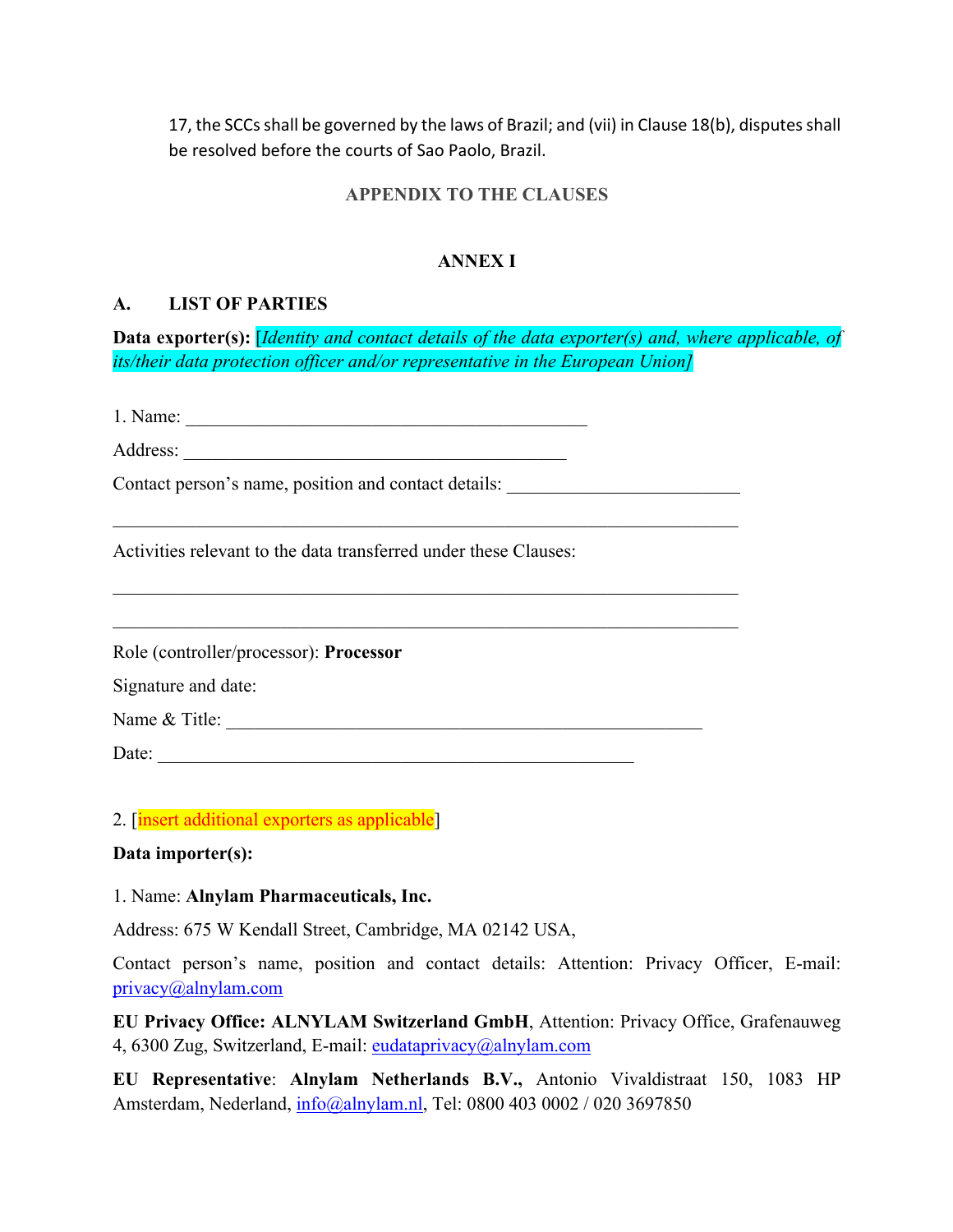Activities relevant to the data transferred under these Clauses:

| Role (controller/processor): Controller |  |
|-----------------------------------------|--|
| Signature and date:                     |  |
| Name & Title:                           |  |
| Date:                                   |  |

2. [insert additional importers as applicable]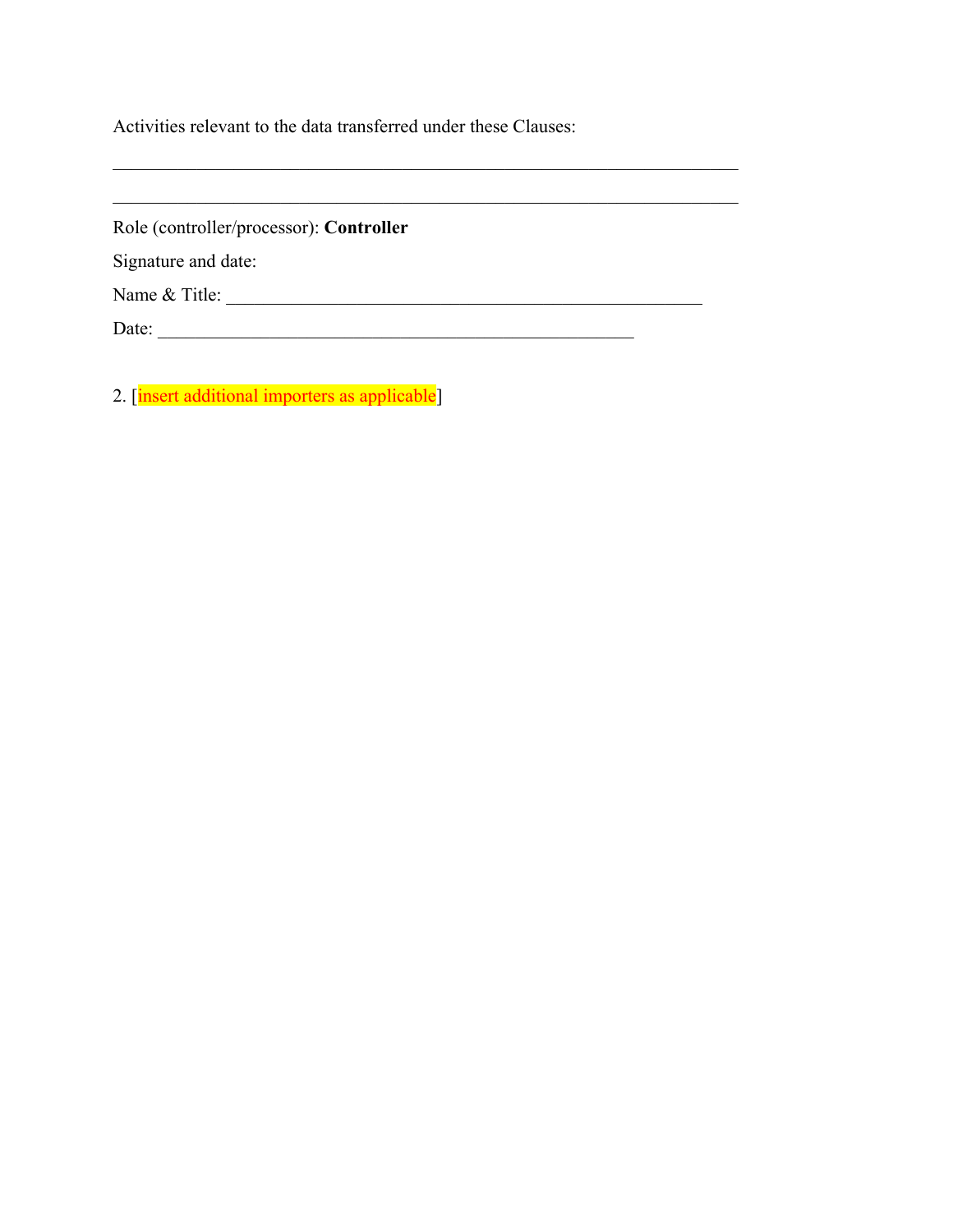### **B. DESCRIPTION OF TRANSFER**

*Categories of data subjects whose personal data is transferred*

 $\Box$  Alnylam employees and contractors, representatives or agents (past, present and future)

- $\Box$  Job applicants / candidates (successful / unsuccessful)
- $\Box$  healthcare professionals
- $\Box$  medical professionals,
- $\Box$  pharmacists
- $\Box$  caregivers
- $\Box$  patients
- $\Box$  research participants
- $\Box$  family members
- ☐ Other (please specify):…………………

## *Categories of personal data transferred*

- $\Box$  personal information (e.g. name, surname, family name)
- $\Box$  Government identifiers (e.g., driving license number, NBI, national identifiers)

 $\Box$  Contact information (e.g. work address, work phone number, work mobile number, work email)

 $\Box$  Employment information (e.g. employer, institution's name, job title, function/department)

 $\Box$  Education and skills (e.g., CV related information, languages, educational degrees)

- $\Box$  Professional experience & affiliations (e.g., CV information)
- $\Box$  Family information (married/unmarried, no. of children)

 $\Box$  Financial & economic information (bank account details, IBAN, credit card details)

- $\Box$  Travel and expense information
- $\Box$  Social media information (e.g. social name)
- $\Box$  Browsing information (e.g., cookies, IP address)
- $\Box$  system/user account information (e.g. username, password)
- $\Box$  Coded / aggregated data in the form of a report
- ☐ Other (please specify):…………………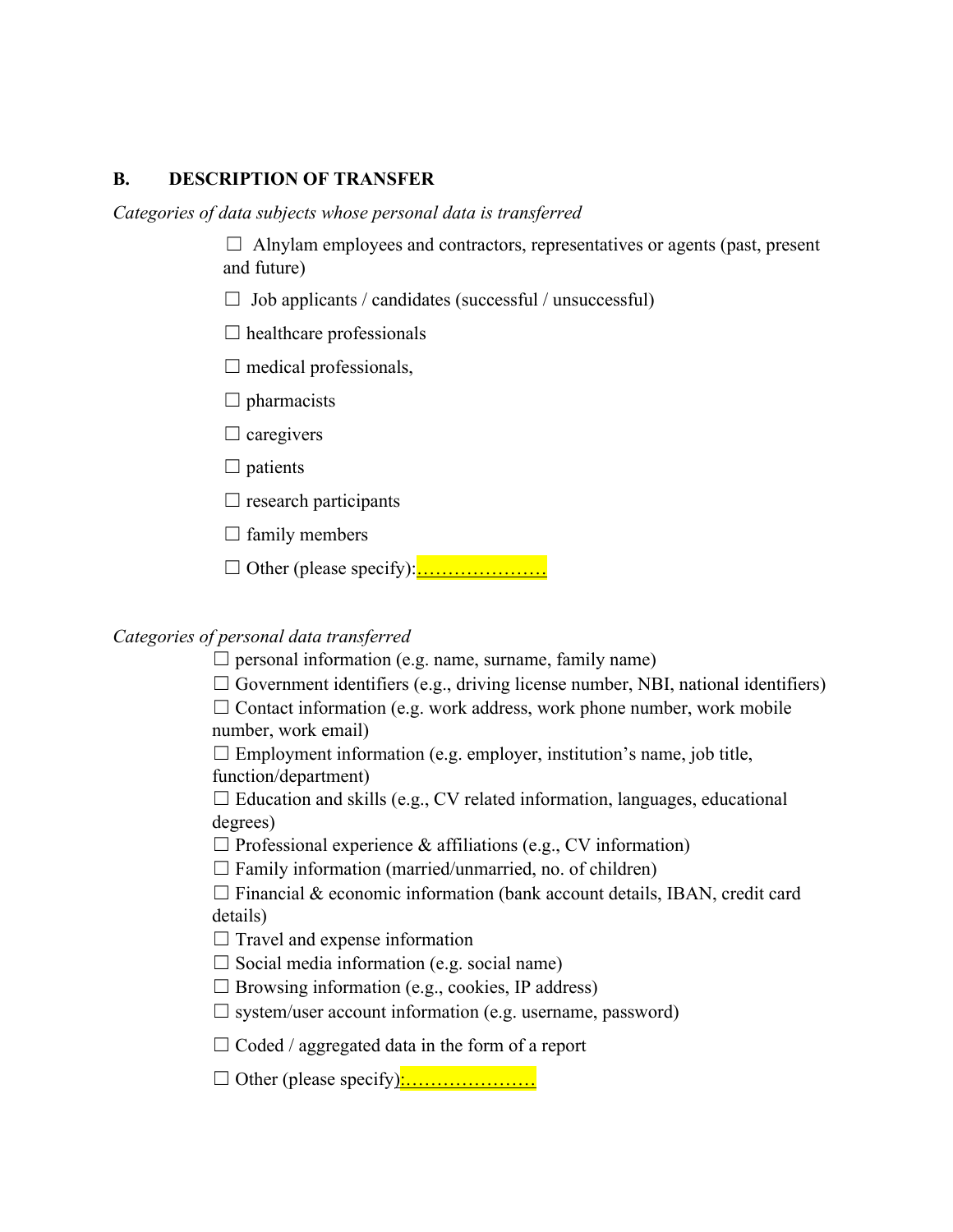*Sensitive data transferred (if applicable) and applied restrictions or safeguards that fully take into consideration the nature of the data and the risks involved, such as for instance strict purpose limitation, access restrictions (including access only for staff having followed specialised training), keeping a record of access to the data, restrictions for onward transfers or additional security measures.*

 $\Box$  information revealing racial or ethnic origin

 $\Box$  data concerning a natural person's sex life or sexual orientation

 $\Box$  political opinions,

 $\Box$  religious or philosophical beliefs

 $\Box$  trade union memberships

 $\Box$  Biometric information

 $\Box$  Genetic information

 $\Box$  Health related information (including lab results and medical information) (e.g. data relating to adverse events and safety and quality information)

 $\Box$  Background check information and/or data relating to criminal convictions and offences

□ None

*The frequency of the transfer (e.g. whether the data is transferred on a one-off or continuous basis).*

*Nature of the processing*

*[insert short description of the processing operations relevant to the Services to be provided under the MSA]*

*Purpose(s) of the data transfer and further processing*

Performance of the Services in accordance with the Agreement and/or any relevant Statement of Work between the data exporter and the data importer

*The period for which the personal data will be retained, or, if that is not possible, the criteria used to determine that period*

For the duration necessary to perform the Services under the Agreement and or the applicable Statement of Work and for such period thereafter as permitted or required by law.